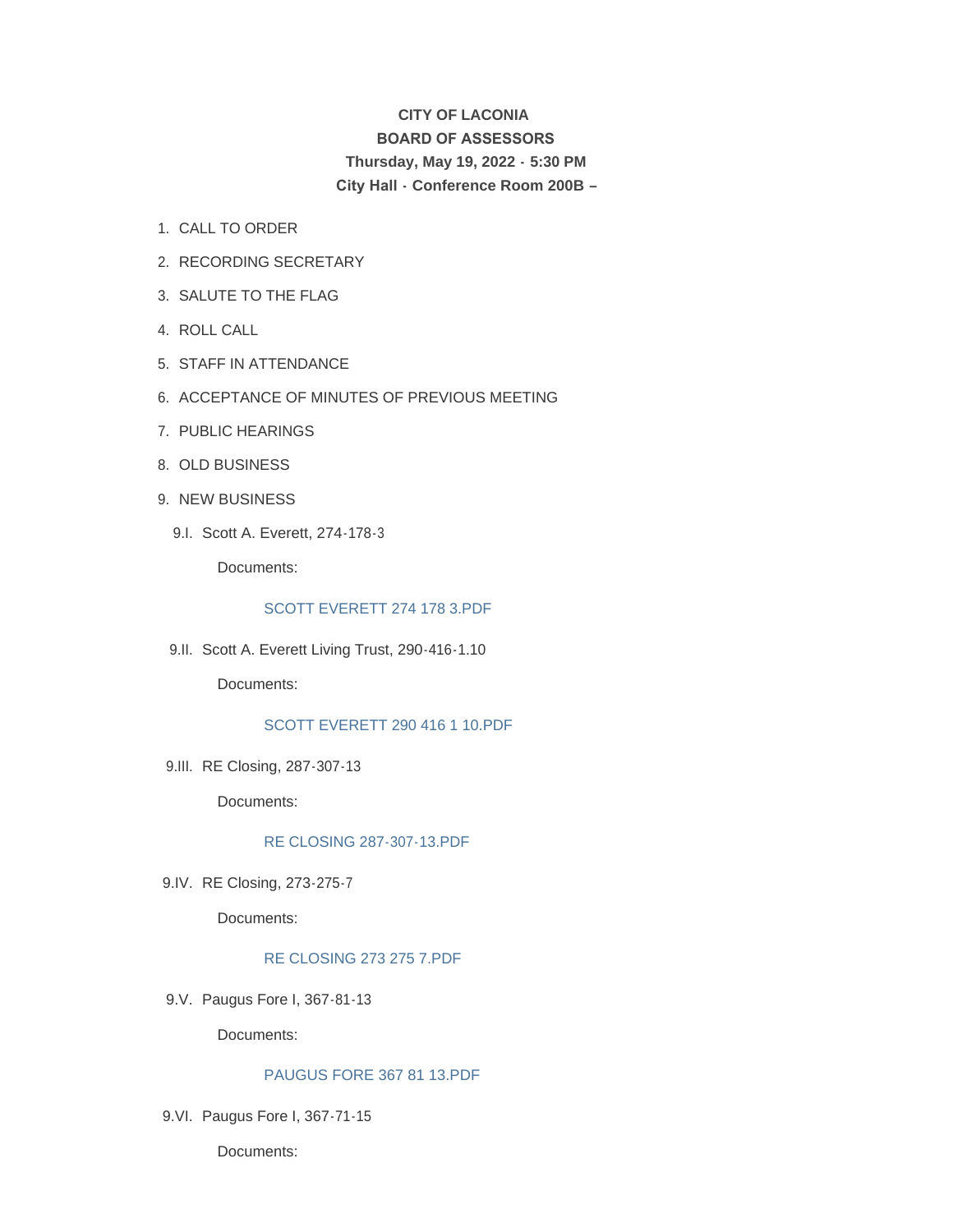#### [PAUGUS FORE 367 71 15.PDF](https://www.laconianh.gov/AgendaCenter/ViewFile/Item/20787?fileID=43490)

9. VII. NH Big Island Co, 350-168-20

Documents:

## [NH BIG ISLAND 350 168 20.PDF](https://www.laconianh.gov/AgendaCenter/ViewFile/Item/20794?fileID=43497)

9. VIII. NH Big Island Co, 350-168-19

Documents:

#### [NH BIG ISLAND 350 168 19.PDF](https://www.laconianh.gov/AgendaCenter/ViewFile/Item/20793?fileID=43496)

9.IX. NH Big Island Co, 263-178-1

Documents:

#### [BIG ISLAND 263 178 1.PDF](https://www.laconianh.gov/AgendaCenter/ViewFile/Item/20792?fileID=43495)

9.X. Granting Hands LLC, 174-40-1

Documents:

## [GRANTING HANDS 174 40 1.PDF](https://www.laconianh.gov/AgendaCenter/ViewFile/Item/20785?fileID=43488)

9.XI. Antaeus Holdings LTD, 367-495-6.1

Documents:

## [ANTAEUS 367 495 6 1.PDF](https://www.laconianh.gov/AgendaCenter/ViewFile/Item/20778?fileID=43481)

9.XII. Antaeus Holdings LTD, 367-48-59

Documents:

#### [ANTAEUS 367 48 59.PDF](https://www.laconianh.gov/AgendaCenter/ViewFile/Item/20780?fileID=43483)

9.XIII. Antaeus Holdings LTD, 367-100-49

Documents:

#### [ANTAEUS 367 100 49.PDF](https://www.laconianh.gov/AgendaCenter/ViewFile/Item/20779?fileID=43482)

9.XIV. Antaeus Holdings LTD, 350-92-1

Documents:

## [ANTAEUS HOLDINGS 350 92 1.PDF](https://www.laconianh.gov/AgendaCenter/ViewFile/Item/20781?fileID=43484)

9.XV. Antaeus Holdings LTD, 350-21-23

Documents:

[ANTAEUS 350 21 23.PDF](https://www.laconianh.gov/AgendaCenter/ViewFile/Item/20784?fileID=43487)